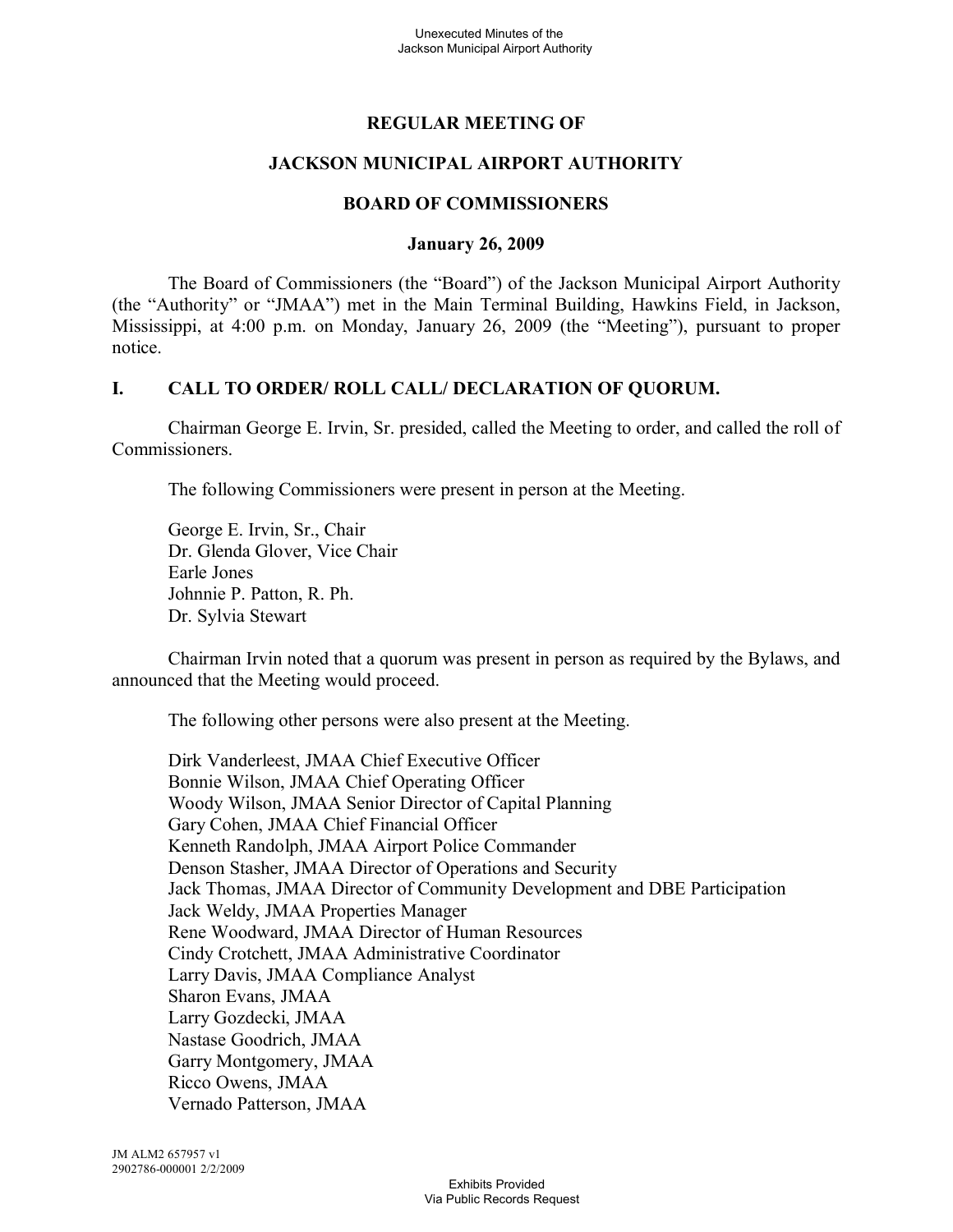Thaddous Rainer, JMAA Mary Shelby, JMAA Alan L. Moore, Baker Donelson Bearman Caldwell & Berkowitz Andrew Jenkins, AJA, Inc. Gene Moore, T-KAM Video Production Company

# **II. APPROVAL AND EXECUTION OF MINUTES.**

## **A. Special Meeting of the Board, January 14, 2009.**

## **B. Regular Work Session on January 22, 2009.**

Contrary to the agenda, Mr. Moore advised the Board that the minutes presented for approval included the Open Session and the Executive Session of the Special Meeting of the Board on January 14, 2009, and the minutes of the Regular Work Session of the Board held on January 22, 2009.

The Board considered the minutes of the Open Session and Executive Session of the Special Meeting on January 14, 2009, and the Regular Work Session on January 22, 2009.

After discussion, upon motion duly made by Commissioner Glover, seconded by Commissioner Stewart, and unanimously approved by the affirmative votes of all Commissioners present, the minutes were approved as presented and directed to be filed in the appropriate minute book and records of the Authority.

## **III. PUBLIC COMMENTS.**

None.

## **IV. REPORTS.**

## **A. Chief Executive Officer.**

- 1. Airport Project Manager Summary, Ending December 31, 2008.
- 2. Airport Activity Statistics Report, Ending December 31, 2008.

Mr. Vanderleest directed the Board's attention to the Airport Project Manager Summary and the Airport Activity Statistics Report, as found in the packet distributed to the Board prior to the Meeting (the "Packet"), and discussed these reports and various other projects with the Board. A copy of the Packet is attached as an exhibit to the minutes of the Meeting.

During discussion, Mr. Vanderleest indicated that passenger traffic at Jackson-Evers International Airport ("JEIA") was down 5.6% for the month of December 2008 compared to December 2007. He also advised the Board that passenger traffic at JEIA had decreased by approximately 80,000 passengers over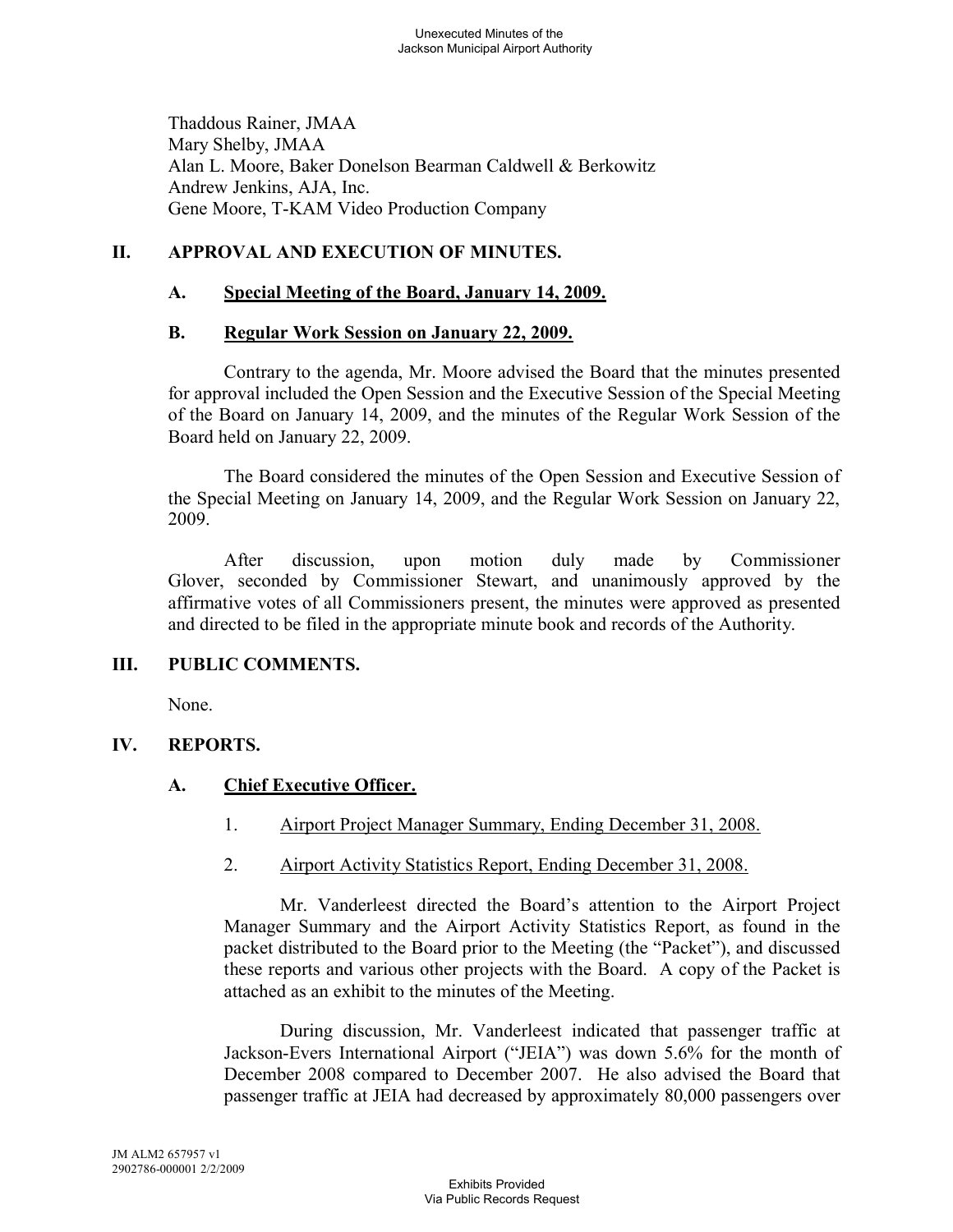the past twelve months compared to the prior twelve months. Mr. Vanderleest said that these decreases were directly related to general economic conditions and not related to any specific matters at JEIA.

- 3. Employee Recognitions.
	- a. Employee of the Year 2008: Mary Shelby, Housekeeper I, Custodial Division, Department of Facilities.

Mr. Vanderleest recognized and commended Ms. Shelby as Employee of the Year for 2008.

b. Employee of the Month – January 2009: Ricco Owens, Finance Technician, Department of Finance.

Mr. Vanderleest recognized and commended Mr. Owens as Employee of the Month for January 2009.

- c. Professional Development Recognitions.
	- (1) Nastase Goodrich, Equipment Operator, Department of Facilities.
		- (a.) Achievement of Excellence (150 ATSI Tests), Sponsored by AAAE Airport Training & Safety Institute.

Mr. Vanderleest introduced and commended Ms. Goodrich on receiving an Achievement of Excellence award from the AAAE Airport Training & Safety Institute.

- (2) Vernado Patterson, Equipment Operator, Department of Facilities.
	- (a.) Achievement of Excellence (150 ATSI Tests) Sponsored by AAAE Airport Training & Safety Institute.

Mr. Vanderleest introduced and commended Mr. Patterson on receiving an Achievement of Excellence award from the AAAE Airport Training & Safety Institute.

- (3) Thaddous Rainer, Equipment Operator, Department of Facilities.
	- (a.) Completion of Level One and Level Two ATSI 2008 Training, Sponsored by AAAE Airport Training & Safety Institute.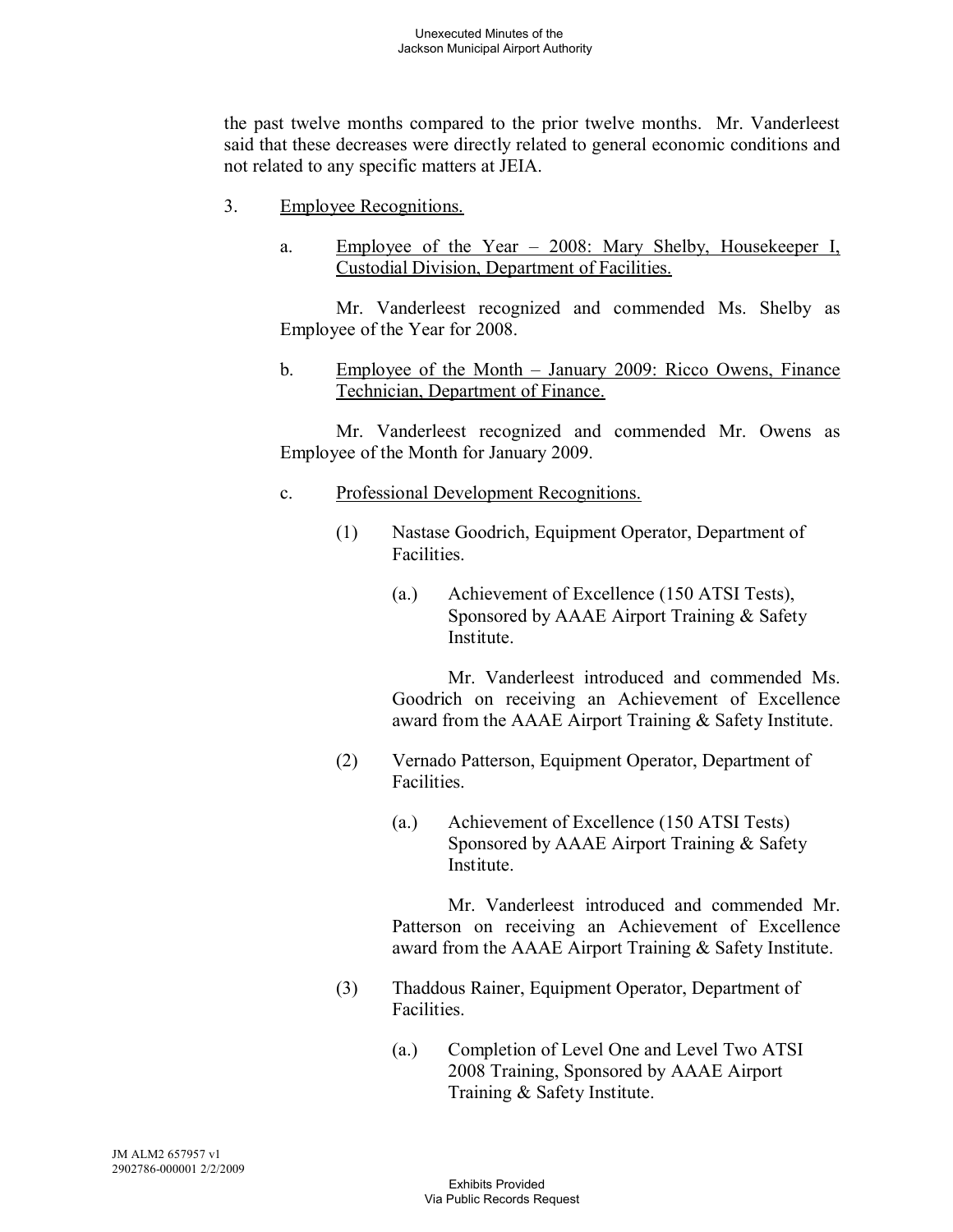Mr. Vanderleest introduced and commended Mr. Rainer on completion of Levels One and Two of the ATSI 2008 Training, sponsored by the AAAE Airport Training & Safety Institute.

- (4) Joyce Tillman, Facilities Engineer, Department of Capital Programming.
	- (a.) Completion of Level Two ATSI 2008 Training, Sponsored by AAAE Airport Training & Safety **Institute**

Mr. Vanderleest introduced and commended Ms. Tillman on completion of Level Two of the ATSI 2008 Training, sponsored by the AAAE Airport Training  $\&$ Safety Institute.

(5) Garry Montgomery, Maintenance Manager.

Mr. Vanderleest also recognized and introduced Garry Montgomery, the new Maintenance Manager for the Authority.

4. Airport Parkway Commission.

Mr. Vanderleest advised the Board that he and Jeff Wagner met the previous Friday, January 23, 2009, with Jeff Weill, Chairman of the Jackson City Council Budget Committee, to discuss the proposed purchase of land at JEIA by the Airport Parkway Commission ("APC").

Mr. Vanderleest said that Councilman Weill had several questions, but had no objections to the proposal.

During discussion, Mr. Moore said that the matter was being considered by the Jackson City Council at its 4:00 p.m. Work Session, which was being held at the same time as this Meeting. Jeff Wagner was at the City Council Work Session to discuss the matter with the City Council, if they had questions.

# **B. Attorney.**

Mr. Moore gave no report at this time.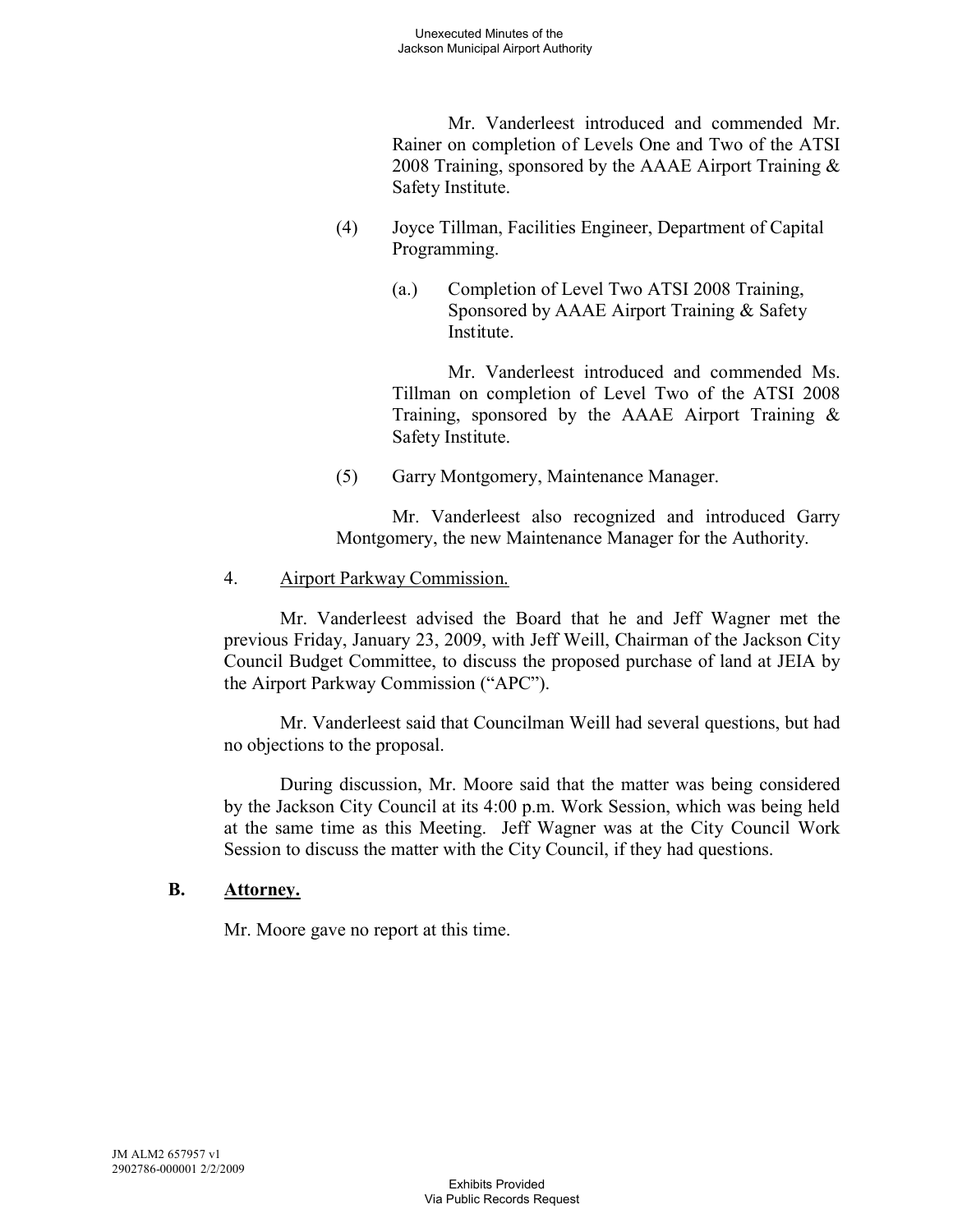## **V. ACTION ITEMS.**

### **A. Financial Matters.**

- 1. Financial Reports for December 2008: Accept.
	- a. Balance Sheet.
	- b. Income Statement.
- 2. Claims Docket for December 2008: Approve.

Mr. Vanderleest directed the Board's attention to the Financial Reports for December 2008 and the Claims Docket for December 2008, which were included in the Packet.

After discussion, upon motion duly made by Commissioner Glover, seconded by Commissioner Patton, and unanimously approved by the affirmative votes of all Commissioners present, the Board adopted the following resolution.

### **RESOLUTION ACCEPTING FINANCIAL REPORTS FOR DECEMBER 2008 AND APPROVING AND AUTHORIZING PAYMENT OF CLAIMS DOCKET FOR DECEMBER 2008**

**WHEREAS**, the Board of Commissioners (the "Board") of the Jackson Municipal Airport Authority (the "Authority") has reviewed and considered (i) certain financial statements for the Authority for the month and period ending December 31, 2008 (the "Financial Reports"), and (ii) the Claims Docket of the Authority for the month of December 2008 (the "Claims"), both the Financial Reports and the Claims being (i) included in the packet distributed to the Board prior to the January 26, 2009, Regular Monthly Meeting of the Board, and (ii) incorporated herein by reference;

**NOW, THEREFORE, BE IT RESOLVED**, the Board hereby (i) accepts the Financial Reports and (ii) approves and authorizes payment of the Claims in the total amount of \$734,443.05.

#### **B. Service Agreements.**

1. Advanced Business Systems/Application Xtender, JMAA: Approve Agreement.

Mr. Vanderleest directed the Board's attention to the memorandum in the Packet which described this matter, and discussed this matter with the Board.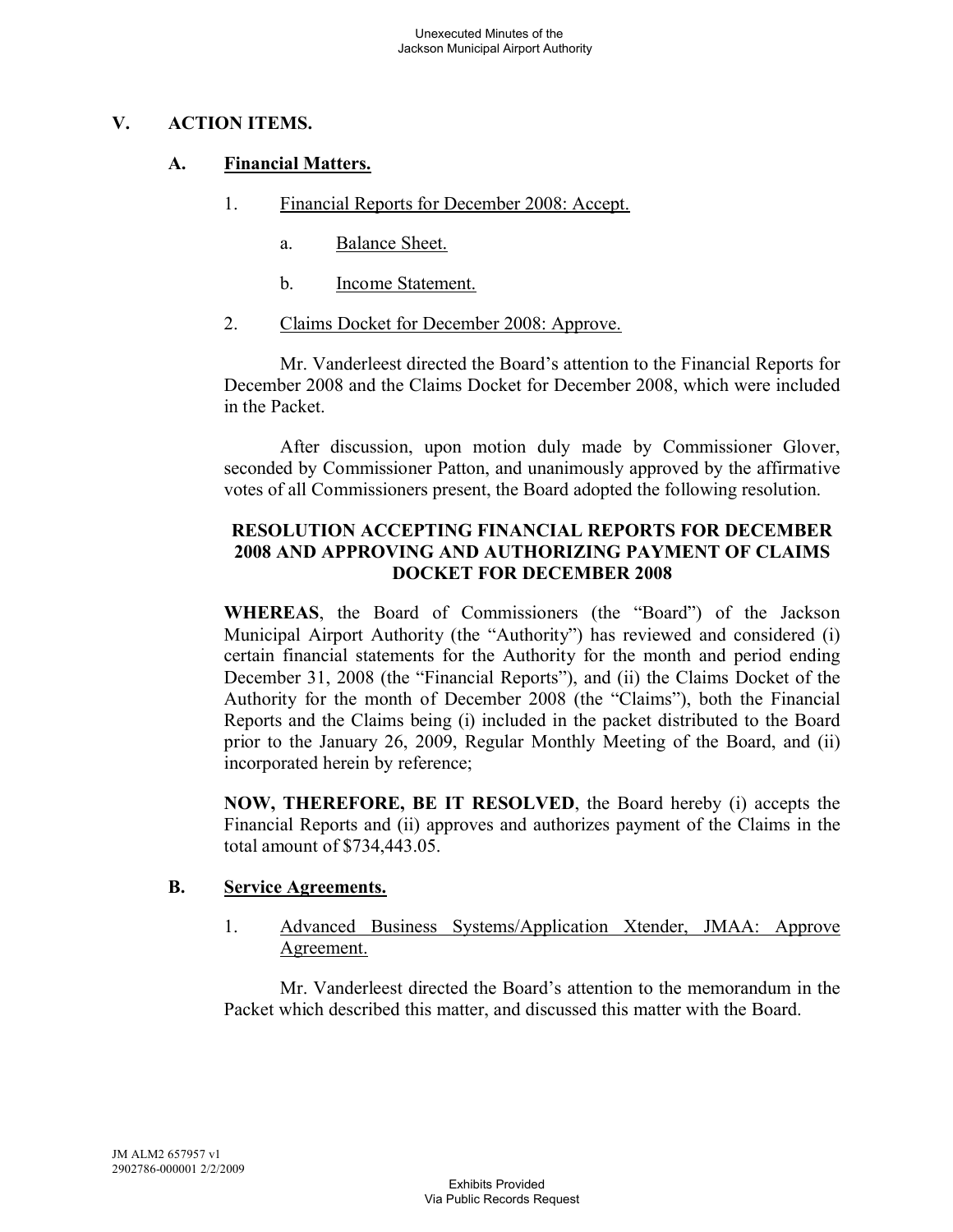After discussion, upon motion duly made by Commissioner Patton, seconded by Commissioner Stewart, and unanimously approved by the affirmative votes of all Commissioners present, the Board adopted the following resolution.

# **RESOLUTION APPROVING AND AUTHORIZING AGREEMENT WITH ADVANCED BUSINESS SYSTEMS**

**WHEREAS**, the Jackson Municipal Airport Authority (the "Authority") has previously entered into an agreement with Advanced Business Systems ("ABS") for a certain application identified as "Xtender;" and

**WHEREAS**, the staff of the Authority has recommended that the Board of Commissioners (the "Board") of the Authority approve and authorize execution of an agreement with ABS for an additional one year term for use of Xtender, including support and maintenance, at a total annual cost of \$4,431.00 (the "Agreement"), as more particularly set forth in that certain memorandum dated January 16, 2009 (the "Memorandum"), a copy of which is (i) included in the packet distributed to the Board prior to the January 26, 2009, Regular Monthly Meeting of the Board and (ii) incorporated herein by reference; and

**WHEREAS**, the Board has reviewed the Memorandum and considered said recommendation by the staff of the Authority;

**NOW, THEREFORE, BE IT RESOLVED**, the Board hereby determines that it would be in the best interests of and in furtherance of the duties and responsibilities of the Authority to, and the Board hereby does, approve and authorize negotiation and execution of the Agreement with ABS as described above, said Agreement to be in such form and to contain such terms and conditions consistent with the foregoing and the Memorandum as may be deemed appropriate by the Chief Executive Officer of the Authority, as evidenced by his execution thereof.

## **C. Construction Projects.**

There was no discussion or action regarding construction projects at the Meeting.

## **D. Procurements.**

1. JMAA: Authorization to Purchase Sage ABRA Suite (HRMS) and Approve Agreement for Customization and Implementation with CS3 Technologies.

Mr. Vanderleest directed the Board's attention to the memorandum in the Packet which described this matter, and discussed this matter with the Board.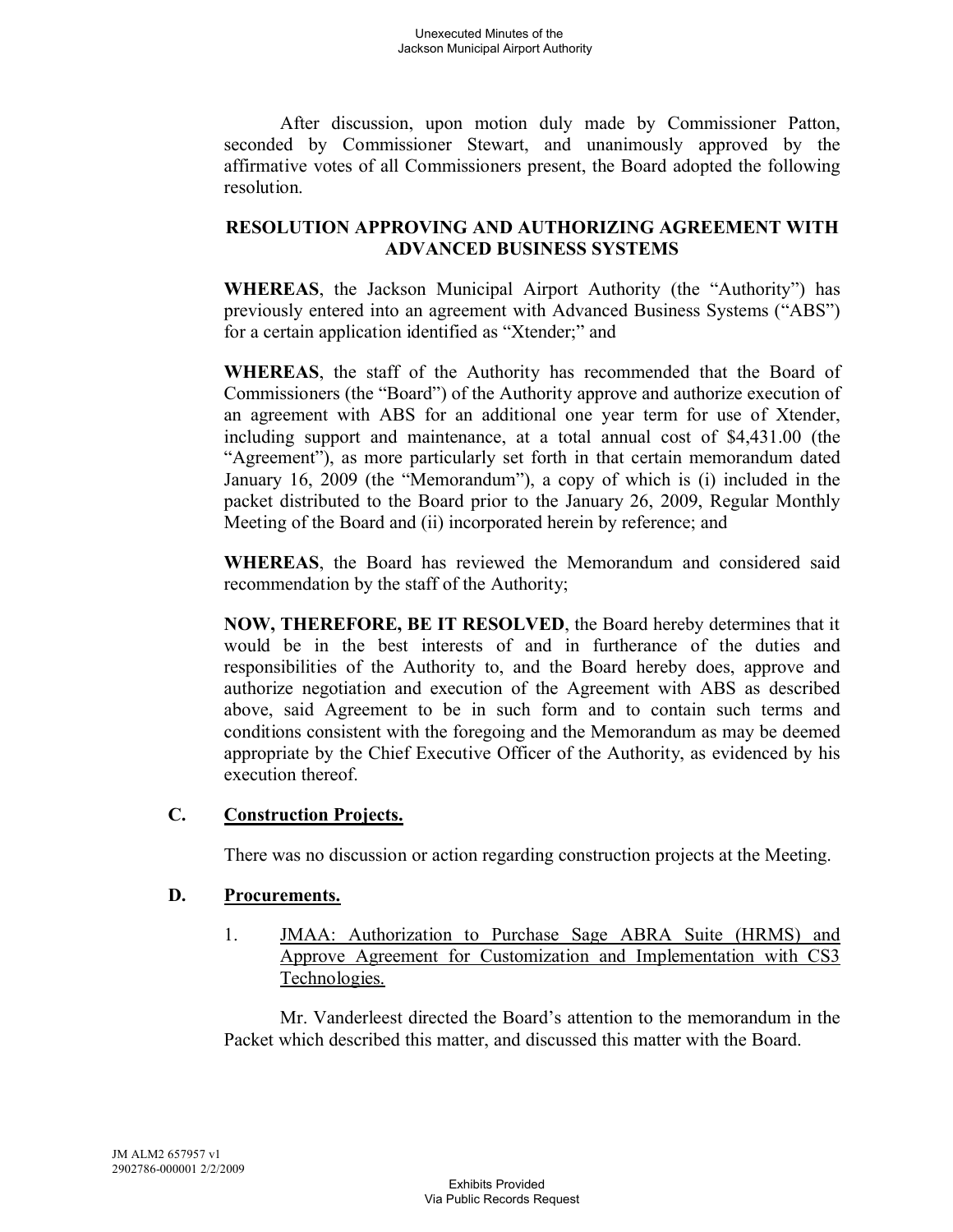After discussion, upon motion duly made by Commissioner Stewart, seconded by Commissioner Patton, and unanimously approved by the affirmative votes of all Commissioners present, the Board adopted the following resolution.

# **RESOLUTION APPROVING AND AUTHORIZING PURCHASE OF SAGE ABRA SUITE SOFTWARE AND APPROVING AND AUTHORIZING AGREEMENT WITH CS3 TECHNOLOGIES, INC.**

**WHEREAS**, the staff of the Jackson Municipal Airport Authority (the "Authority") has recommended that the Board of Commissioners (the "Board") of the Authority approve and authorize (i) the purchase of a certain Sage ABRA (HRMS) Payroll Suite Software (the "Software") (the "Procurement") and (ii) negotiation and execution of an agreement (the "CS3 Agreement") with CS3 Technologies, Inc. ("CS3") for the installation, customization, training and 16 months of support for the Software (the "Services"), all as more particularly described in that certain memorandum dated January 26, 2009, which was (i) included in the packet distributed to the Board prior to the December 26, 2009, Regular Monthly Meeting of the Board, and (ii) incorporated herein by reference (the "Memorandum"); and

**WHEREAS**, the Board has considered said Memorandum and the recommendation therein by the staff of the Authority;

**NOW, THEREFORE, BE IT RESOLVED**, the Board hereby determines that it would be in the best interests of and in furtherance of the duties and responsibilities of the Authority to, and the Board hereby does, approve and authorize (i) the Procurement and (ii) negotiation and execution of the CS3 Agreement, said Procurement and CS3 Agreement to be in such form and to contain such terms and conditions consistent with the foregoing and the Memorandum as may be deemed appropriate by the Chief Executive Officer of the Authority, as evidenced by his execution thereof.

### **E. Lease and Concession Agreements.**

There was no discussion or action regarding lease and concession agreements at the Meeting.

## **F. Other Matters.**

1. Hawkins Field: Authorize Hawkins Field Air Show 2009 and Execution of Contracts in Connection with Air Show.

Mr. Vanderleest directed the Board's attention to the memorandum in the Packet which described this matter, and discussed this matter with the Board.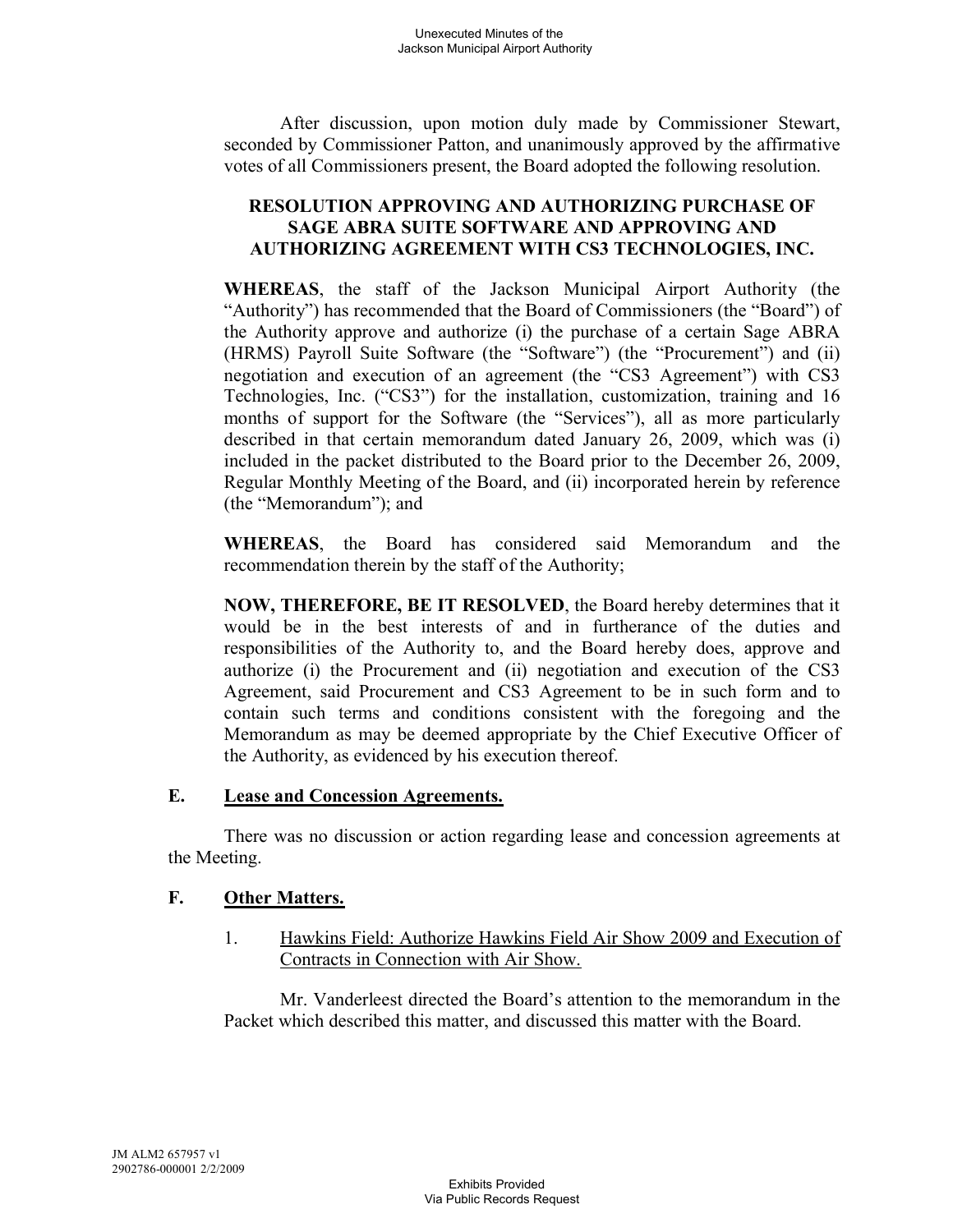After discussion, upon motion duly made by Commissioner Patton, seconded by Commissioner Stewart, and unanimously approved by the affirmative votes of all Commissioners present, the Board adopted the following resolution.

# **RESOLUTION AUTHORIZING AIR SHOW AT HAWKINS FIELD AND CONTRACTS RELATING THERETO**

**WHEREAS**, the Board of Commissioners (the "Board") of the Jackson Municipal Airport Authority (the "Authority") has previously expressed its support for hosting an air show at Hawkins Field Airport in October 2009 (the "2009 Air show"); and

**WHEREAS**, the staff of the Authority has recommended that the Board approve and authorize negotiation and execution of all agreements and contracts necessary and appropriate in connection with the 2009 Air show, including without limitation a contract with Air Boss, Inc. for air show coordination, operations and announcing services, and other agreements with participants and performers, vendors and other providers of goods and services, subject to a total project budget of \$300,000.00 (collectively, the "2009 Air Show Agreements"), as more particularly described in that certain memorandum dated December 31, 2008, which was (i) included in the packet distributed to the Board prior to the January 26, 2009, Regular Monthly Meeting of the Board and (ii) incorporated herein by reference (the "Memorandum"); and

**WHEREAS**, the Board has reviewed the Memorandum and considered said recommendation by the staff of the Authority;

**NOW, THEREFORE, BE IT RESOLVED,** the Board hereby determines that it would be in the best interests of and in furtherance of the duties and responsibilities of the Authority to, and the Board hereby does, approve and authorize negotiation and execution of the 2009 Air Show Agreements, said 2009 Air Show Agreements to be in such form and to contain such terms and conditions consistent with the Memorandum as may be deemed appropriate by the Chief Executive Officer of the Authority, as evidenced by his execution thereof.

## 2. JMAA: Reduction of Landing Fees – Fiscal Year 2009: Approve Budget Amendment.

Mr. Vanderleest directed the Board's attention to the memorandum in the Packet which described this matter, and discussed this matter with the Board.

During discussion, Mr. Vanderleest said that in consideration of the difficult economic conditions which have led several major air carriers to eliminate flights at other airports, the staff recommended that, as a demonstration of the Authority's good faith, the Board consider reducing the landing fee at Jackson-Evers International Airport from \$2.51 per thousand pounds to \$1.99 per thousand pounds, effective March 1, 2009. Mr. Vanderleest said that such a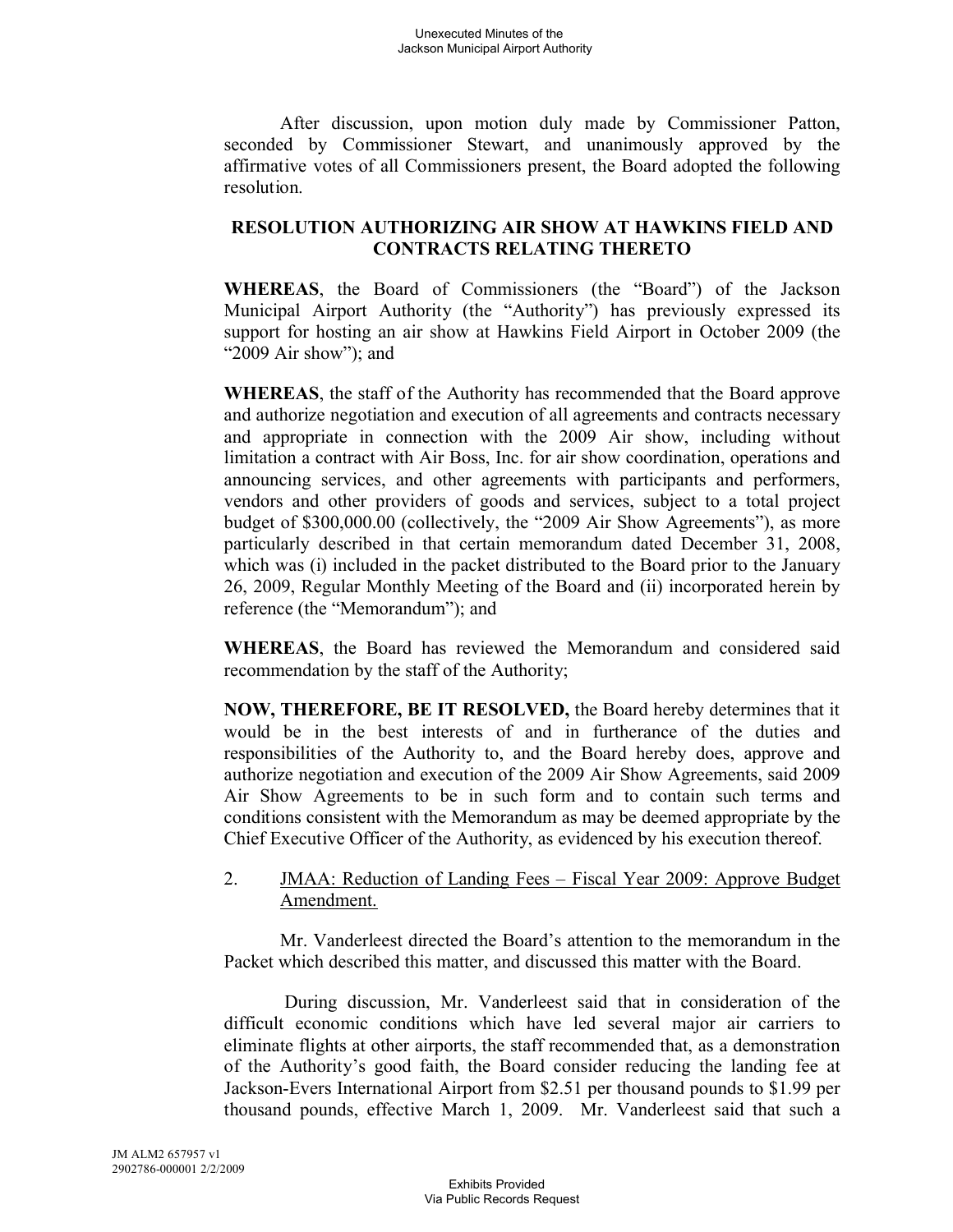reduction would reduce revenue approximately \$350,000 during fiscal year 2009. To put that in perspective, Mr. Vanderleest said that as of the end of the first quarter of fiscal year 2009, JMAA was approximately \$553,000 below budget for operating expenses, and \$633,000 above budget for operating income.

After discussion, upon motion duly made by Commissioner Stewart, seconded by Commissioner Jones, and unanimously approved by the affirmative votes of all Commissioners present, the Board adopted the following resolution.

# **RESOLUTION APPROVING AND AUTHORIZING REDUCTION IN LANDING FEES**

**WHEREAS**, the staff of the Jackson Municipal Airport Authority (the "Authority") has recommended that the Board of Commissioners (the "Board") of the Authority approve and authorize a decrease in the landing fee for aircraft at Jackson-Evers International Airport (the "Landing Fee") from \$2.51 per thousand pounds to \$1.99 per thousand pounds, as more particularly described in that certain memorandum dated January 15, 2009, which was (i) included in the packet distributed to the Board prior to the January 26, 2009, Regular Monthly Meeting of the Board and (ii) incorporated herein by reference (the "Memorandum"); and

**WHEREAS**, the Board has considered said recommendation by the staff and reviewed and considered the Memorandum;

**NOW, THEREFORE, BE IT RESOLVED,** the Board hereby determines that it would be in the best interests of and in furtherance of the duties and responsibilities of the Authority to, and the Board hereby does, reduce the Landing Fee from \$2.51 per thousand pounds to \$1.99 per thousand pounds, effective March 1, 2009.

## **VI. DISCUSSION: STRATEGIC INITIATIVES.**

There was no discussion or action regarding Strategic Initiatives at the Meeting.